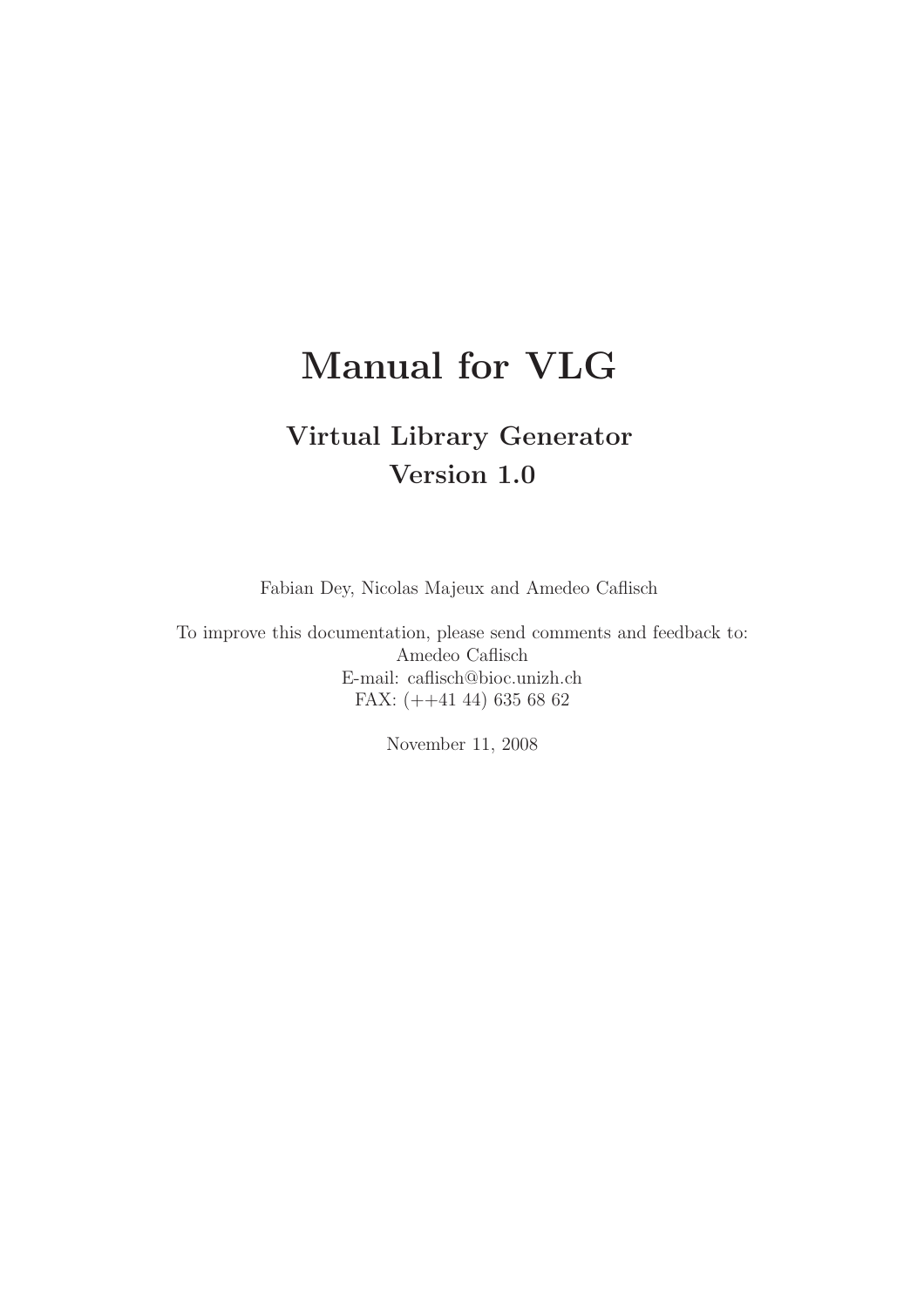# Contents

| $\mathbf{1}$   | 1.1             | Getting started                                                                                      |                                                                                                                 |  |  |  |  |  |  |                |   |    |  |  | $\mathbf{1}$<br>$\mathbf{1}$ |
|----------------|-----------------|------------------------------------------------------------------------------------------------------|-----------------------------------------------------------------------------------------------------------------|--|--|--|--|--|--|----------------|---|----|--|--|------------------------------|
|                | 1.2             |                                                                                                      |                                                                                                                 |  |  |  |  |  |  |                |   |    |  |  | $\mathbf{1}$                 |
|                | 1.3             |                                                                                                      |                                                                                                                 |  |  |  |  |  |  |                |   |    |  |  | $\overline{2}$               |
|                | 1.4             |                                                                                                      |                                                                                                                 |  |  |  |  |  |  |                |   |    |  |  | $\overline{2}$               |
| $\overline{2}$ | Method          |                                                                                                      |                                                                                                                 |  |  |  |  |  |  |                | 3 |    |  |  |                              |
|                | 2.1             |                                                                                                      |                                                                                                                 |  |  |  |  |  |  |                |   |    |  |  | 3                            |
|                | 2.2             |                                                                                                      |                                                                                                                 |  |  |  |  |  |  | $\overline{4}$ |   |    |  |  |                              |
|                | 2.3             |                                                                                                      |                                                                                                                 |  |  |  |  |  |  |                |   |    |  |  | $\overline{4}$               |
|                | 2.4             |                                                                                                      |                                                                                                                 |  |  |  |  |  |  |                |   |    |  |  | $\overline{5}$               |
| 3              |                 | <b>Input File</b>                                                                                    |                                                                                                                 |  |  |  |  |  |  |                |   |    |  |  | $\overline{7}$               |
|                | 3.1             |                                                                                                      |                                                                                                                 |  |  |  |  |  |  |                |   |    |  |  | $\overline{7}$               |
|                | 3.2             |                                                                                                      |                                                                                                                 |  |  |  |  |  |  |                |   |    |  |  | 9                            |
|                |                 | 3.2.1                                                                                                |                                                                                                                 |  |  |  |  |  |  |                |   |    |  |  | 9                            |
|                |                 | 3.2.2                                                                                                |                                                                                                                 |  |  |  |  |  |  |                |   |    |  |  | 10                           |
|                |                 | 3.2.3                                                                                                |                                                                                                                 |  |  |  |  |  |  |                |   |    |  |  | 10                           |
|                |                 | 3.2.4<br>Output Mode                                                                                 |                                                                                                                 |  |  |  |  |  |  |                |   |    |  |  | 10                           |
|                |                 | 3.2.5                                                                                                |                                                                                                                 |  |  |  |  |  |  |                |   |    |  |  | 10                           |
|                |                 | 3.2.6                                                                                                |                                                                                                                 |  |  |  |  |  |  |                |   |    |  |  | 10                           |
|                |                 | 3.2.7<br>Grid settings                                                                               | and a series of the contract of the contract of the contract of the contract of the contract of the contract of |  |  |  |  |  |  |                |   |    |  |  | 11                           |
|                |                 | 3.2.8                                                                                                |                                                                                                                 |  |  |  |  |  |  |                |   |    |  |  | 11                           |
|                |                 | 3.2.9                                                                                                |                                                                                                                 |  |  |  |  |  |  |                |   |    |  |  | 11                           |
|                |                 | 3.2.10                                                                                               |                                                                                                                 |  |  |  |  |  |  |                |   |    |  |  | 11                           |
|                |                 | 3.2.11                                                                                               |                                                                                                                 |  |  |  |  |  |  |                |   |    |  |  | 11                           |
|                |                 |                                                                                                      |                                                                                                                 |  |  |  |  |  |  |                |   |    |  |  | 11                           |
|                | 3.3             |                                                                                                      |                                                                                                                 |  |  |  |  |  |  |                |   |    |  |  | 12                           |
| $\overline{4}$ |                 | <b>Parameter File</b>                                                                                |                                                                                                                 |  |  |  |  |  |  |                |   |    |  |  | 13                           |
|                | 4.1             |                                                                                                      |                                                                                                                 |  |  |  |  |  |  |                |   |    |  |  | 13                           |
|                |                 |                                                                                                      |                                                                                                                 |  |  |  |  |  |  |                |   |    |  |  | 14                           |
|                |                 | 4.2.1                                                                                                |                                                                                                                 |  |  |  |  |  |  |                |   |    |  |  | 14                           |
|                |                 | 4.2.2<br>4.2.3                                                                                       |                                                                                                                 |  |  |  |  |  |  |                |   |    |  |  | 14<br>14                     |
|                |                 |                                                                                                      |                                                                                                                 |  |  |  |  |  |  |                |   |    |  |  |                              |
| $\overline{5}$ | Troubleshooting |                                                                                                      |                                                                                                                 |  |  |  |  |  |  |                |   | 15 |  |  |                              |
|                | 5.1             |                                                                                                      |                                                                                                                 |  |  |  |  |  |  |                |   |    |  |  | 15                           |
|                | 5.2             | Error Messages $\ldots \ldots \ldots \ldots \ldots \ldots \ldots \ldots \ldots \ldots \ldots \ldots$ |                                                                                                                 |  |  |  |  |  |  |                |   |    |  |  | 15                           |
| 6              |                 | Acknowledgments                                                                                      |                                                                                                                 |  |  |  |  |  |  |                |   |    |  |  | 18                           |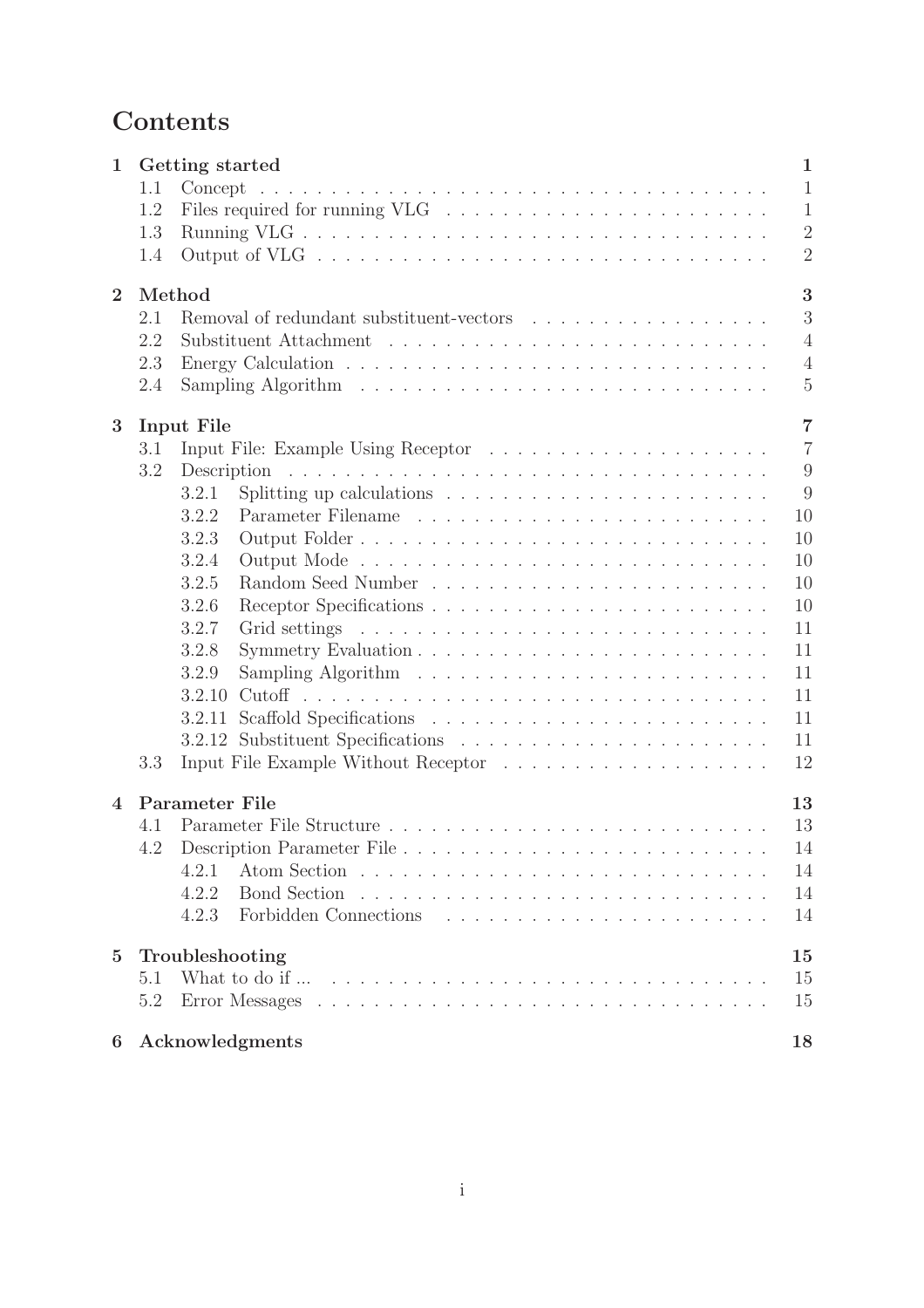# 1 Getting started

### 1.1 Concept

VLG is a program that adds substituents to a given scaffold (fragment or molecule) which is docked inside a protein binding site (referred to as receptor) or in stand-alone mode without any protein. VLG will decorate scaffolds with user-defined substituent libraries in an exhaustive, combinatorial manner. The list of substituents can be defined individually for every scaffold substitution point. Heavy atom to hydrogen atom vectors serve as the attachment points on both the substituents and the scaffold. If specified by the user, VLG will rotate the added substituents around the attachment axis, calculate van der Waals and coulombic energies within the ligand and, if needed, the interaction energy between ligand and receptor. The conformation or pose with the lowest energy is saved to disk.

For lists of substituents and scaffolds commonly occuring in virtual libraries and drug molecules consult [1] and [2].



Figure 1: Concept

### 1.2 Files required for running VLG

• VLG-executable

VLG is statically compiled in 32-bit mode using the GNU-compiler suite. It should thus run on any up-to-date Linux operating system.

• Input file

Contains all relevant data which are specific for a certain run. For a detailed description see section 3.

• Parameter file

Contains force-field related information as well as a list of forbidden connections. For a detailed description see section 4.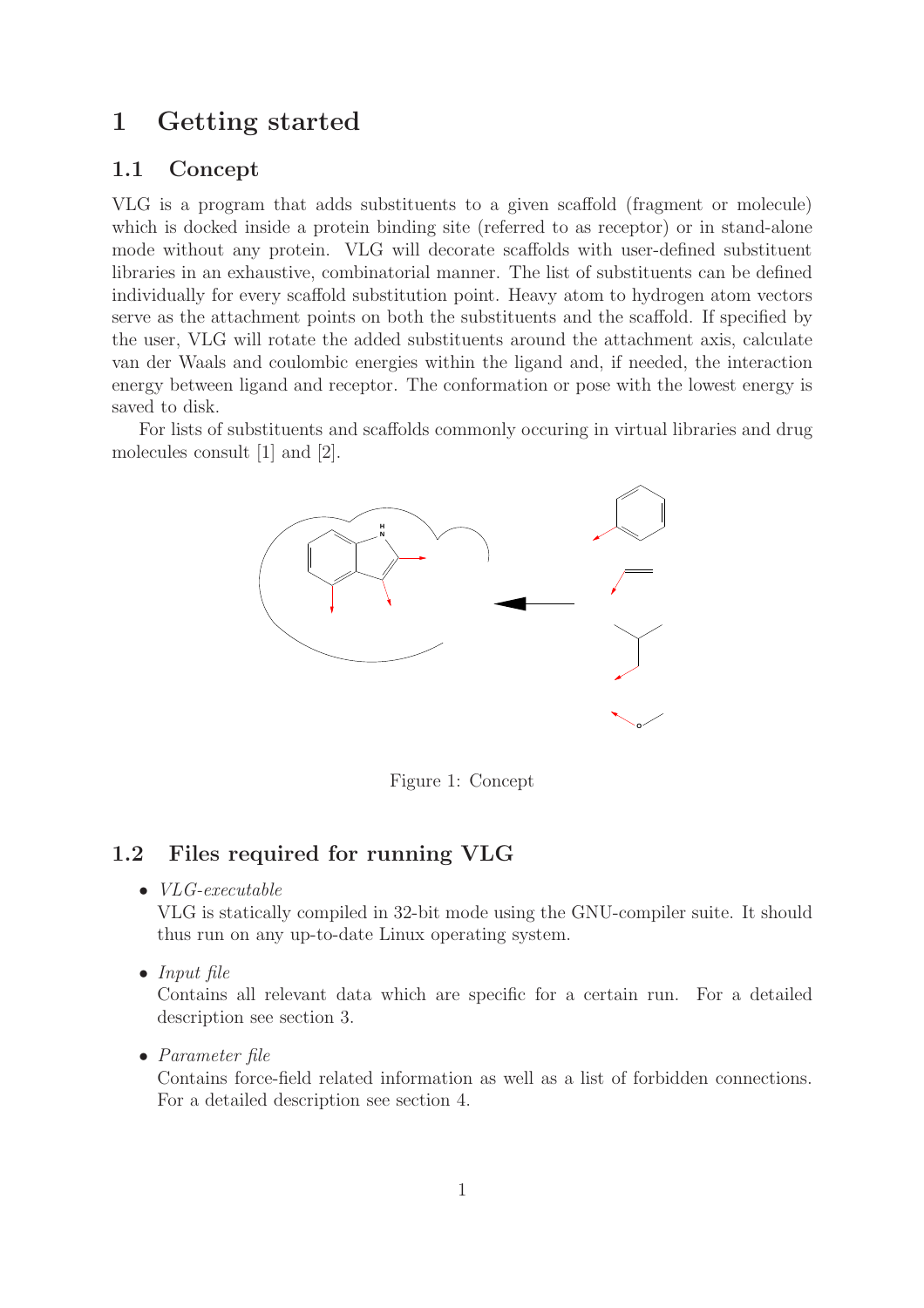• Receptor file

The receptor file needs to be in Sybyl MOL2 format containing all atoms (including both polar and non-polar hydrogens) with CHARMm atom types [3] and partial charges assigned.

- Scaffold file/ $s$ Preparation identical to the receptor file.
- Substituent library/libraries Preparation identical to the receptor file.

## 1.3 Running VLG

VLG is run on a Linux operating system in a shell by typing:

```
vlg [input file] &> [output file]
```
Consult the troubleshooting section (5) if problems arise while trying to run VLG.

## 1.4 Output of VLG

VLG prints information about the run to standard output. In order to save this output, run VLG as described in 1.3. The verbosity of the output can be controlled through a parameter in the input file (section 3.2.4). Apart from this output, VLG stores the decorated scaffolds in a user defined folder (section 3.2.3). The decorated scaffold MOL2 files are named according to the following pattern:

```
[scaffold-name] 
[scaffold-vector] [substituent] [substituent-vector]
                                                                       N
                                                                         .mol2
```
Where  $N$  is the number of attached substituents per scaffold. Apart from [scaffold-name], the above mentioned values are integers which originate from the appearance of a certain vector or substituent in a list of vectors or substituents, respectively (see section 3.2.11).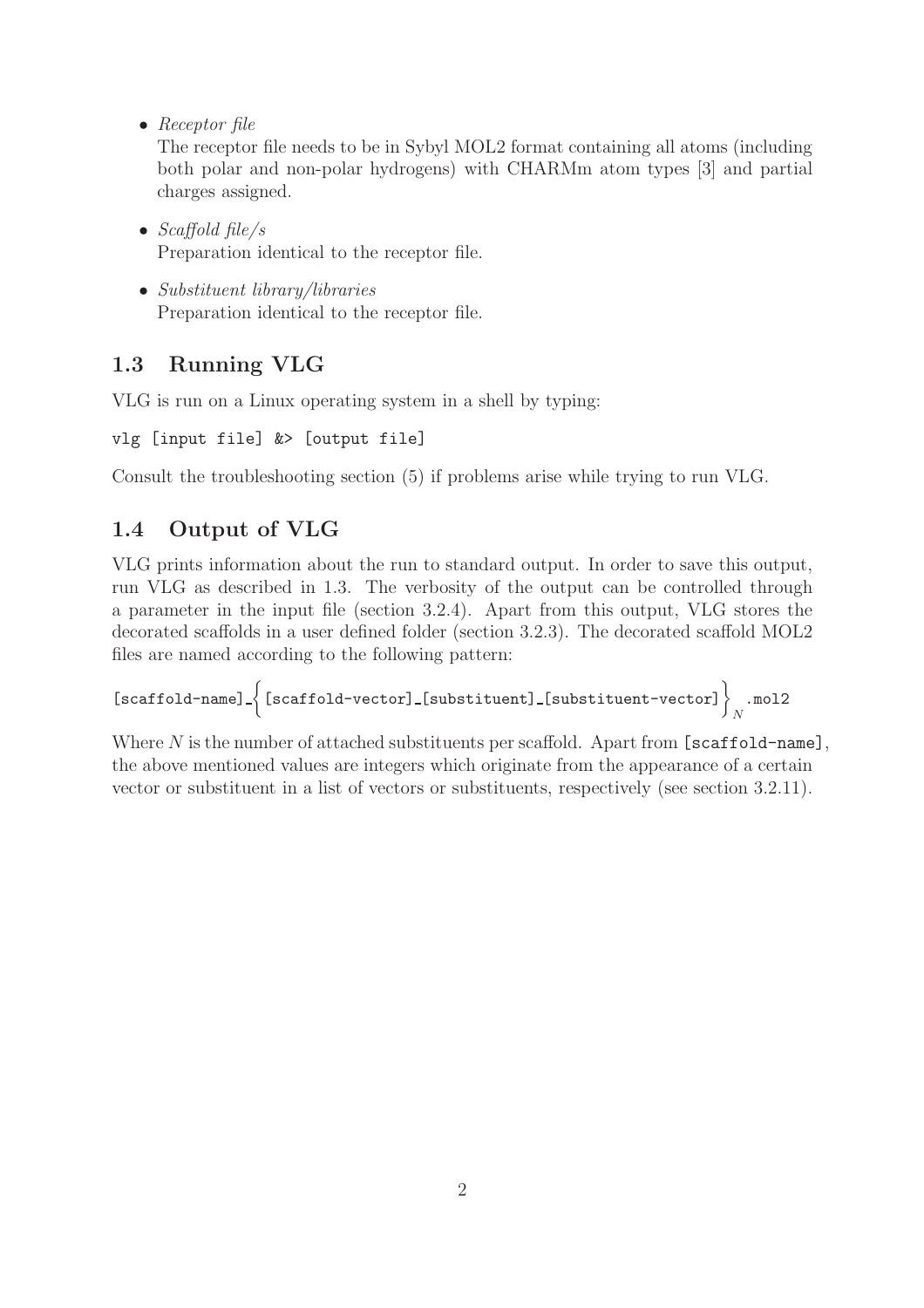## 2 Method

#### 2.1 Removal of redundant substituent-vectors

If specified in the input file (section 3.2.8), VLG will try to remove redundant vectors from each individual substituent. Two vectors are non-redundant if the number and atom types of atom neighbors of the origins of the two vectors are not equal. If the afore mentioned criterion is met, VLG makes a copy of the substituent and superimposes the hydrogen, heavy and a neighboring atom of the latter of the first vector of the original and the second vector of the copied substituent with one another using the method described by Kabsch [4].



Figure 2: Superpositioning example adamantane: vectors under investigation are red, neighboring atoms are green

The similarity  $S(O, C)$  between the original  $(O)$  and the superimposed  $(C)$  substituent is calculated with the following formula (see Ref. [5] and [6]):

$$
S(O, C) = \frac{S_{OC}}{\max(S_{OO}, S_{CC})}
$$
 (1)

where 
$$
S_{XY} = \sum_{i \in X} \sum_{j \in Y} w_{t_i t_j} \exp^{(-\gamma r_{ij}^2)}
$$
 (2)

$$
\text{and} \quad S(O, C) \in [0, 1] \tag{3}
$$

 $r_{ij}$  is the distance in Å between two atoms i and j,  $w_{t_i t_j}$  is an atom element unit matrix and  $\gamma$  is a coefficient which acts on the broadness of the distribution. When comparing two positions of identical conformations of a molecule formula 1 is further reduced to:

$$
S(O, C) = \frac{S_{OC}}{S_{OO}} \tag{4}
$$

since 
$$
S_{OO} \equiv S_{CC}
$$
 (5)

If the evaluated similarity is above the given cutoff, one of the two substituent-vectors is redundant and is removed. Due to the geometric approach with which redundancy is evaluated, VLG discriminates between stereochemically distinct vectors (e.g. R– and S–vectors). Therefore, attachment vectors of substituents with distorted conformation (e.g. when not properly minimized) might not be recognized as redundant.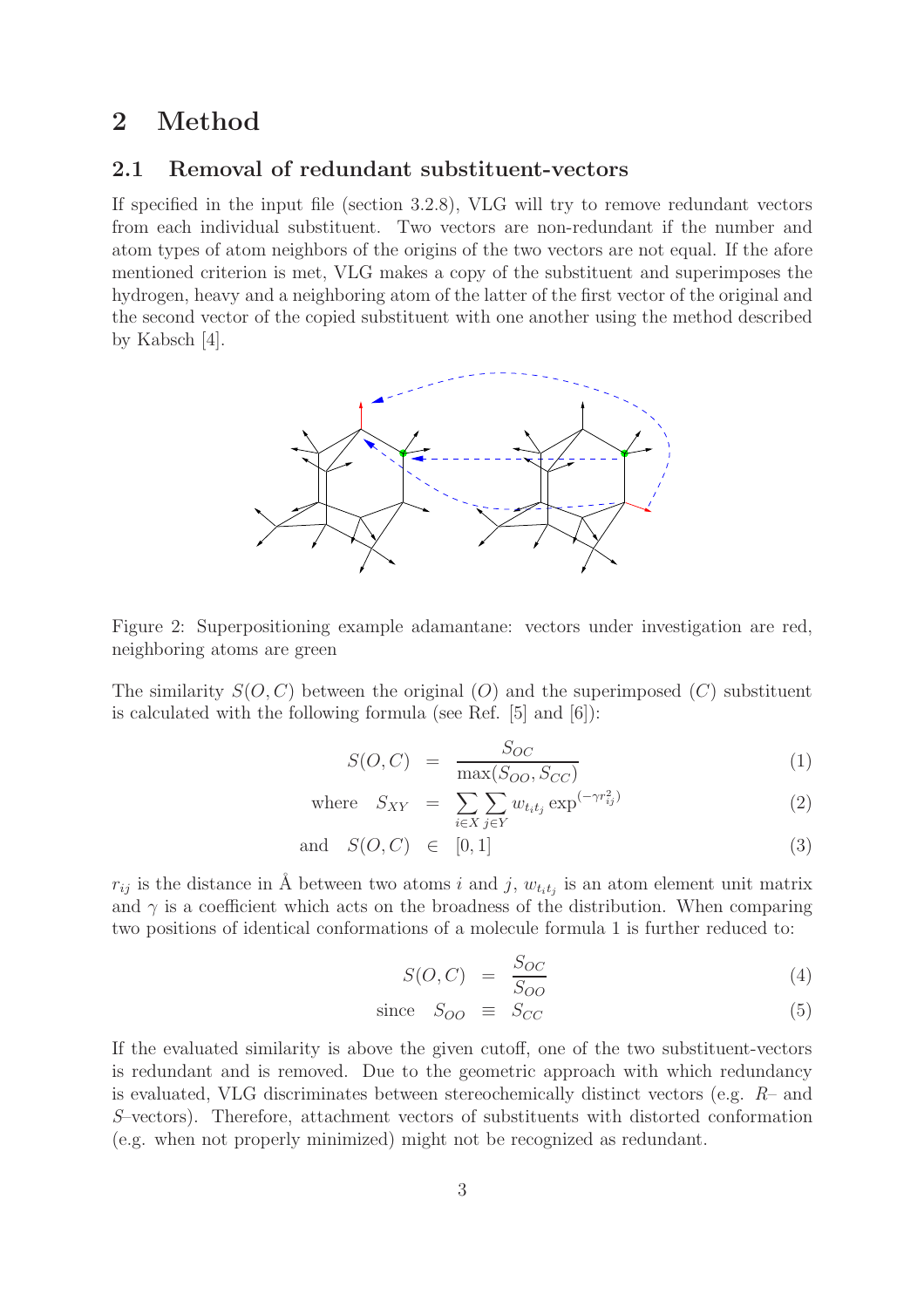

Figure 3: Adamantane after removal of redundant vectors (blue), unique vectors in red

#### 2.2 Substituent Attachment

VLG attaches substituents exhaustively to the scaffold. It proceeds in such a manner that for a given set of scaffold vectors all allowed substituent connections are attached in all possible combinations applying the potential restrictions defined by the user (see 3.2.11 and 4.2.3). The user is given the possibility to specify which substituent should be added to a specific scaffold attachment vector. Heavy atom – hydrogen atom vectors serve as possible attachment points on both the scaffold and the substituents. Out of all the possible vectors, the actual attachment vectors to be considered during the VLG-run are specified by the user in the specific input file sections (see 3.2.11 and 3.2.12). The bond length of the newly formed bond is taken from the parameter file. At the moment, neither atom types nor partial charges are updated for the scaffold or the substituent upon merging the two.

#### 2.3 Energy Calculation

If requested, VLG computes both the inter, as well as the intra van der Waals and coulombic energies of the generated molecule.

$$
E = E_{\text{vdW}}^{\text{intra}} + E_{\text{elect}}^{\text{inter}} + E_{\text{vdW}}^{\text{inter}} + E_{\text{elect}}^{\text{inter}} \tag{6}
$$

Internal energies are computed between all scaffold–substituent and substituent–substituent combinations. Interactions of bonded atoms  $(1-2)$  and atoms separated by two bonds (1–3) are excluded from the evaluation. The van der Waals energy is calculated according to a 6–12 Lennard–Jones model:

$$
E_{\text{vdW}} = \sum_{i < j} \sqrt{\varepsilon_i \varepsilon_j} \left\{ \left( \frac{R_i^{\text{vdW}} + R_j^{\text{vdW}}}{r_{ij}} \right)^{12} - 2 \left( \frac{R_i^{\text{vdW}} + R_j^{\text{vdW}}}{r_{ij}} \right)^6 \right\} \tag{7}
$$

Where  $R_i^{vdW}$  is the van der Waals radius,  $\varepsilon_i$  is the minimum of the van der Waals potential between two atoms of type i at optimal distance of  $2 \cdot R_i^{\text{vdW}}$ , and  $r_{ij}$  is the distance between atoms  $i$  and  $j$  in  $\AA$ .

The coulombic energy is calculated with a distance-dependent dielectric model:

$$
E_{\text{elect}} = 332 \sum_{i < j} \frac{q_i q_j}{\epsilon r_{ij}^2} \tag{8}
$$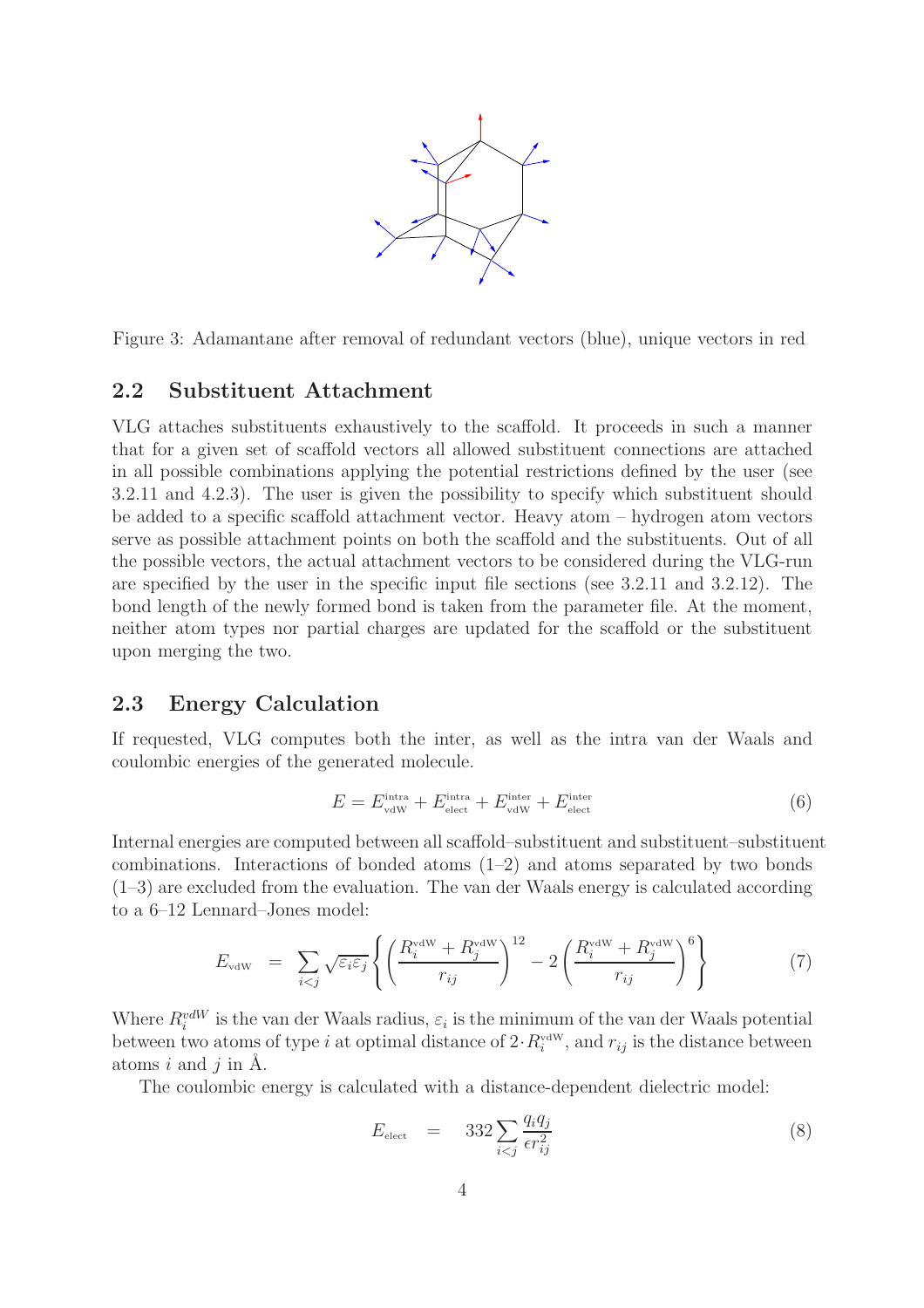Where  $q_i$  and  $q_i$  are the partial charges in electronic units of atoms i and j, respectively,  $r_{ij}$  is the interatomic distance in Å and  $\epsilon$  is the dielectric constant.

Additionally van der Waals and coulombic energies between the entire molecule and the receptor are calculated when using a receptor during the VLG-run. In order to save time in the calculation, the potential of the receptor is stored on a grid and has thus to be calculated only once at the beginning of the run. The value of the potential is derived from the eight points of the grid surrounding  $\vec{r}_i$  by the trilinear interpolation method [7]. The energies are calculated according to equations 7 and 8.

The grids are saved in binary format using numbers of 4-bit size. The first three integers specify the number of grid points in the x-,y- and z-dimension. Following are the float values of the potential, in the van der Waals-grid these include both the attractive and the repulsive part of the potential whereas the coulombic grid only contains one value per grid point.

#### 2.4 Sampling Algorithm

If specified in the input file, VLG modifies the dihedral angle of the added bond and performs rigid body translation and rotation around the geometric center of the molecule all by random amounts using a combination of two modified Monte Carlo sampling procedures, namely stochastic tunneling [8] and simulated annealing [9]. The substituents as well as the scaffold are treated as rigid bodies during conformational sampling. The main difference of stochastic tunneling compared to a classic Monte Carlo approach lies in the transformation of the energy with:

$$
f_{stun}(E) = 1 - \exp^{(-\gamma(E - E_0))}
$$
\n(9)

Where  $\gamma$  is a constant coefficient, E is the energy at the current step and  $E_0$  is the lowest energy that has been encountered during the optimization run. The transformation of the energy leads to a flattening of the potential energy surface with the proceeding of the sampling run while preserving the original location of all minima  $[8]$ . The probability p of accepting a step  $x_1 \rightarrow x_2$  is defined by the Metropolis criterion [10] using the transformed energy:

with 
$$
\Delta E_{stun} = f_{stun}(E_2) - f_{stun}(E_1)
$$
 (10)  

$$
p = \begin{cases} 1 & \text{if } \Delta E_{stun} \le 0 \\ \exp^{-\frac{\Delta E_{stun}}{T}} & \text{if } \Delta E_{stun} > 0 \end{cases}
$$

The probability of accepting a move thus depends on the energy difference  $\Delta E_{stun}$  and the temperature T which is given in  $k_bT$  units. The idea of simulated annealing is to explore local minima by gradually decreasing the temperature over the optimization run. According to the metropolis criterion (equation 10), the lowered temperature leads to fewer unfavorable steps ( $\Delta E > 0$ ) being accepted and thus retaining the molecule within local minima. VLG uses a geometric cooling procedure to calculate the temperature  $T_n$ at step  $n$  of the optimization procedure:

$$
T_n = \alpha \ast T_{n-1} \tag{11}
$$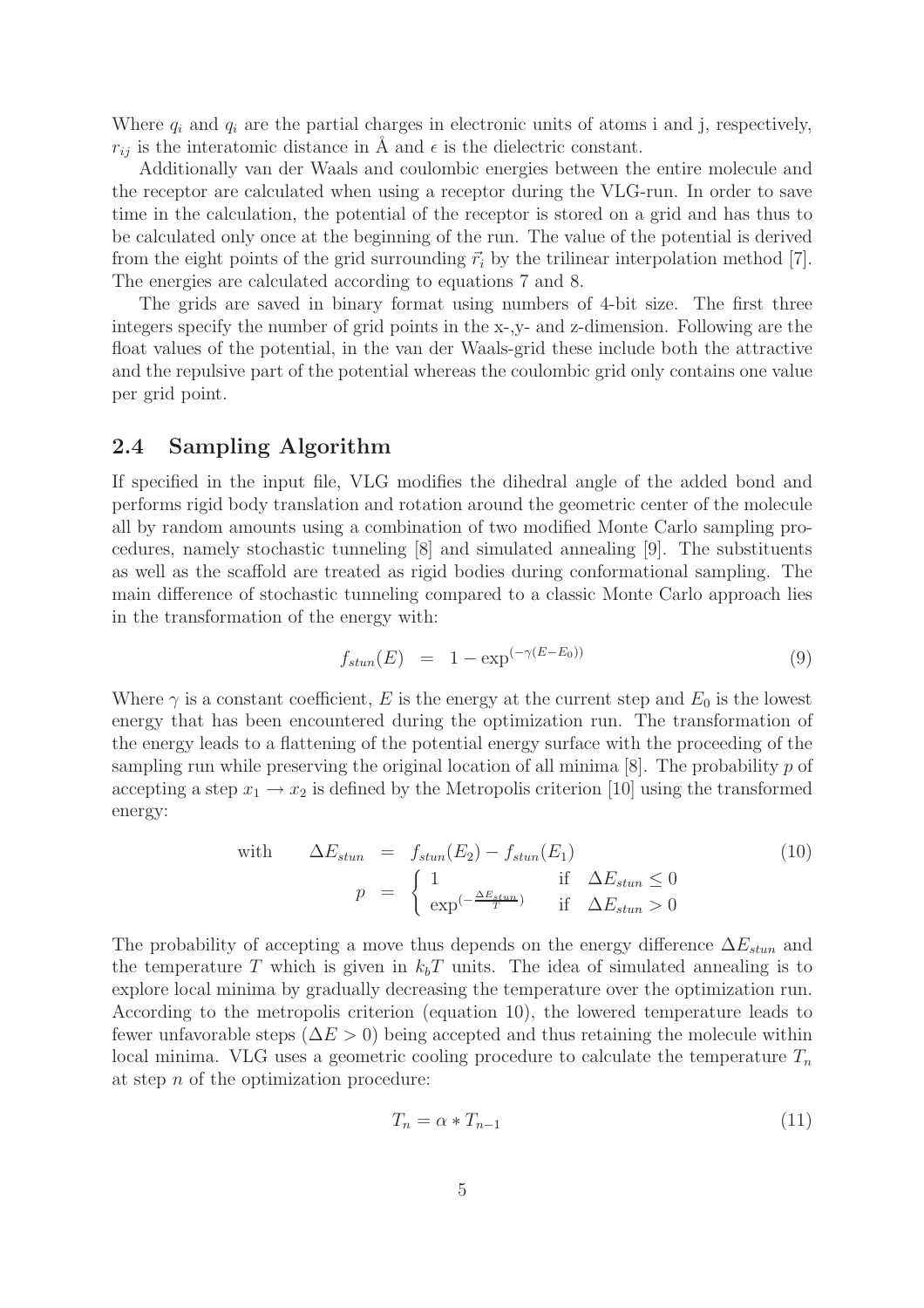

Figure 4: Simulated annealing with restart every 1000 steps:  $\alpha = 0.995$ 

where  $\alpha$  is a constant, user-defined cooling factor. In order to sample multiple minima, the approach implemented in VLG allows multiple restarts of the cooling cycle in one optimization run (Figure 4).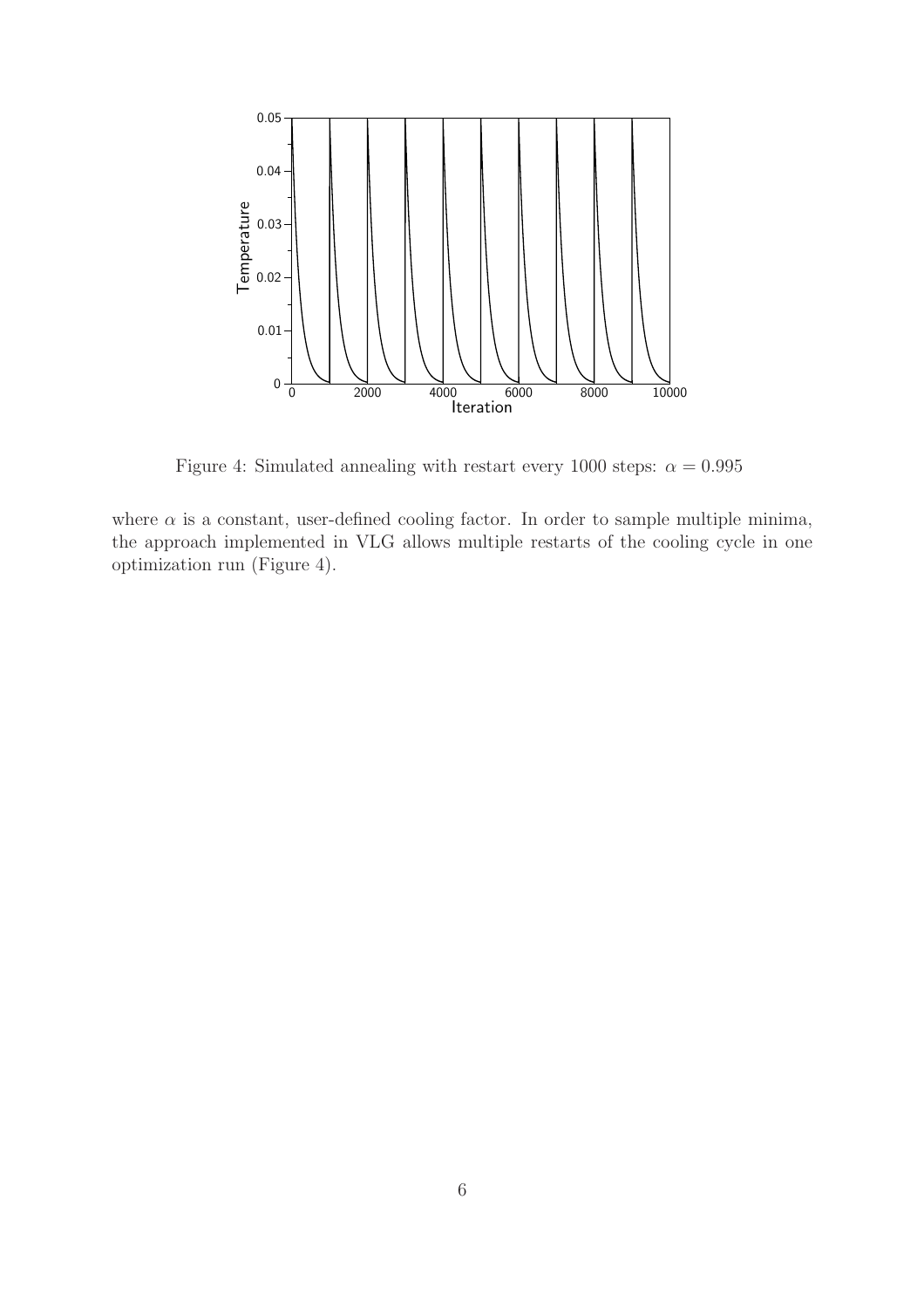# 3 Input File

# 3.1 Input File: Example Using Receptor

|       | # _::    ::_ VLG INPUT FILE _::    ::_                     |
|-------|------------------------------------------------------------|
|       |                                                            |
|       | #                                                          |
| 3.2.1 | # number of hosts / host id                                |
|       | 10 1                                                       |
|       | #                                                          |
|       | # name of parameter file                                   |
|       |                                                            |
|       | #                                                          |
| 3.2.2 | ./parameter.vlg                                            |
|       | #                                                          |
|       | #                                                          |
| 3.2.3 | # output folder                                            |
|       |                                                            |
|       | #                                                          |
|       | ./outputs/                                                 |
|       | #                                                          |
| 3.2.4 | # output mode                                              |
|       | # "silent" (0) - (3) "chatty"                              |
|       |                                                            |
|       | #                                                          |
|       | 1                                                          |
|       | #                                                          |
| 3.2.5 | # seed number                                              |
|       | #                                                          |
|       | 2345                                                       |
|       | #                                                          |
|       |                                                            |
|       | #                                                          |
| 3.2.6 | # use receptor (y/n) /                                     |
|       | # receptor coordinates (in mol2 format) filename           |
|       | #                                                          |
|       | ./protein.mol2<br>y                                        |
|       | #                                                          |
|       |                                                            |
|       | # number of residues /                                     |
|       | # binding site residue list                                |
|       | #                                                          |
|       | 14                                                         |
|       | 34                                                         |
|       | 35                                                         |
|       |                                                            |
|       | 42                                                         |
|       | 55                                                         |
|       | 57                                                         |
|       | 74                                                         |
|       | 78                                                         |
|       | 87                                                         |
|       | 167                                                        |
|       |                                                            |
|       | 103                                                        |
|       | 105                                                        |
|       | 106                                                        |
|       | 109                                                        |
|       | 157                                                        |
|       | #                                                          |
| 3.2.7 |                                                            |
|       | # van der Waals energy:                                    |
|       | # grid margin / grid spacing /                             |
|       | # write (w) or read (r) van der Waals grid / grid filename |
|       | #                                                          |
|       | 10.0 0.3                                                   |
|       | w./Grids/vdwaals.grid                                      |
|       |                                                            |
|       | #                                                          |

Table 1: VLG input file part 1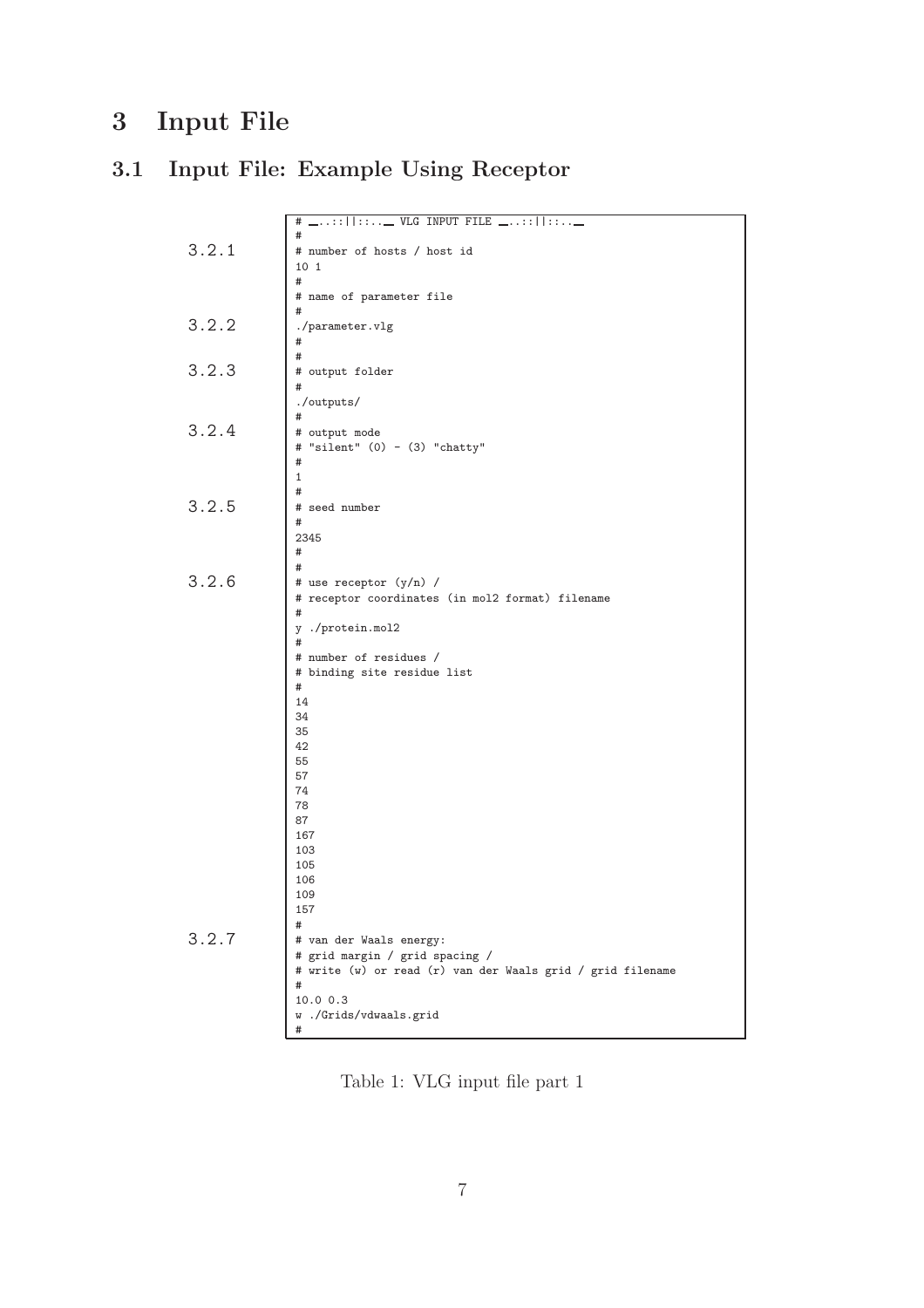| 3.2.7  | # Coulombic energy:                                                                          |
|--------|----------------------------------------------------------------------------------------------|
|        | # dielectric constant /                                                                      |
|        | # distance dependent dielectric (1=yes , 0=no) /                                             |
|        | # grid margin / grid spacing /                                                               |
|        | # write (w) or read (r) Coulombic grid / grid filename                                       |
|        | #                                                                                            |
|        | 2.01                                                                                         |
|        | 10.0 0.5                                                                                     |
|        | w./Grids/Coulombic.grid                                                                      |
|        | #                                                                                            |
|        | #                                                                                            |
|        | #                                                                                            |
| 3.2.8  | # check symmetry of substituents / symmetry cutoff /                                         |
|        | # exponential factor gamma                                                                   |
|        | $y$ 0.95 0.9                                                                                 |
|        | #                                                                                            |
|        | #                                                                                            |
| 3.2.9  |                                                                                              |
|        | # Monte Carlo Variables /                                                                    |
|        | # temperature (in kbT units) / cooling factor / cooling restart /                            |
|        | # maximal substituent rotation (rad) /                                                       |
|        | # maximal rigid body translation /                                                           |
|        | # maximal rigid body rotation (rad) /                                                        |
|        | # number of iterations / gamma<br>#                                                          |
|        |                                                                                              |
|        | y<br>0.05 0.995 1000                                                                         |
|        | 0.1 0.1 0.2                                                                                  |
|        | 10000 0.0003                                                                                 |
|        | #                                                                                            |
|        | #                                                                                            |
| 3.2.10 | # Use cutoff (y/n) / cutoff                                                                  |
|        | 1000.0                                                                                       |
|        | y<br>#                                                                                       |
|        |                                                                                              |
|        | #                                                                                            |
| 3.2.11 |                                                                                              |
|        | # number of scaffolds /                                                                      |
|        | # scaffold filename /                                                                        |
|        | # restrictions (y/n) / min. / max. number substituents /<br># number of connection vectors / |
|        | # list of connection vectors /                                                               |
|        | # substituent set IDs /                                                                      |
|        |                                                                                              |
|        | # number of mandatory connection vectors /                                                   |
|        | # list of mandatory connection vectors<br>#                                                  |
|        | 1                                                                                            |
|        |                                                                                              |
|        | ./indole.mol2<br>$y$ 2 3                                                                     |
|        | 3                                                                                            |
|        | 6 14 8 15 9 16                                                                               |
|        | $\mathbf{1}$                                                                                 |
|        | 1<br>2                                                                                       |
|        | 1<br>$\overline{2}$                                                                          |
|        | #                                                                                            |
|        | #                                                                                            |
|        |                                                                                              |

Table 2: VLG input file part 2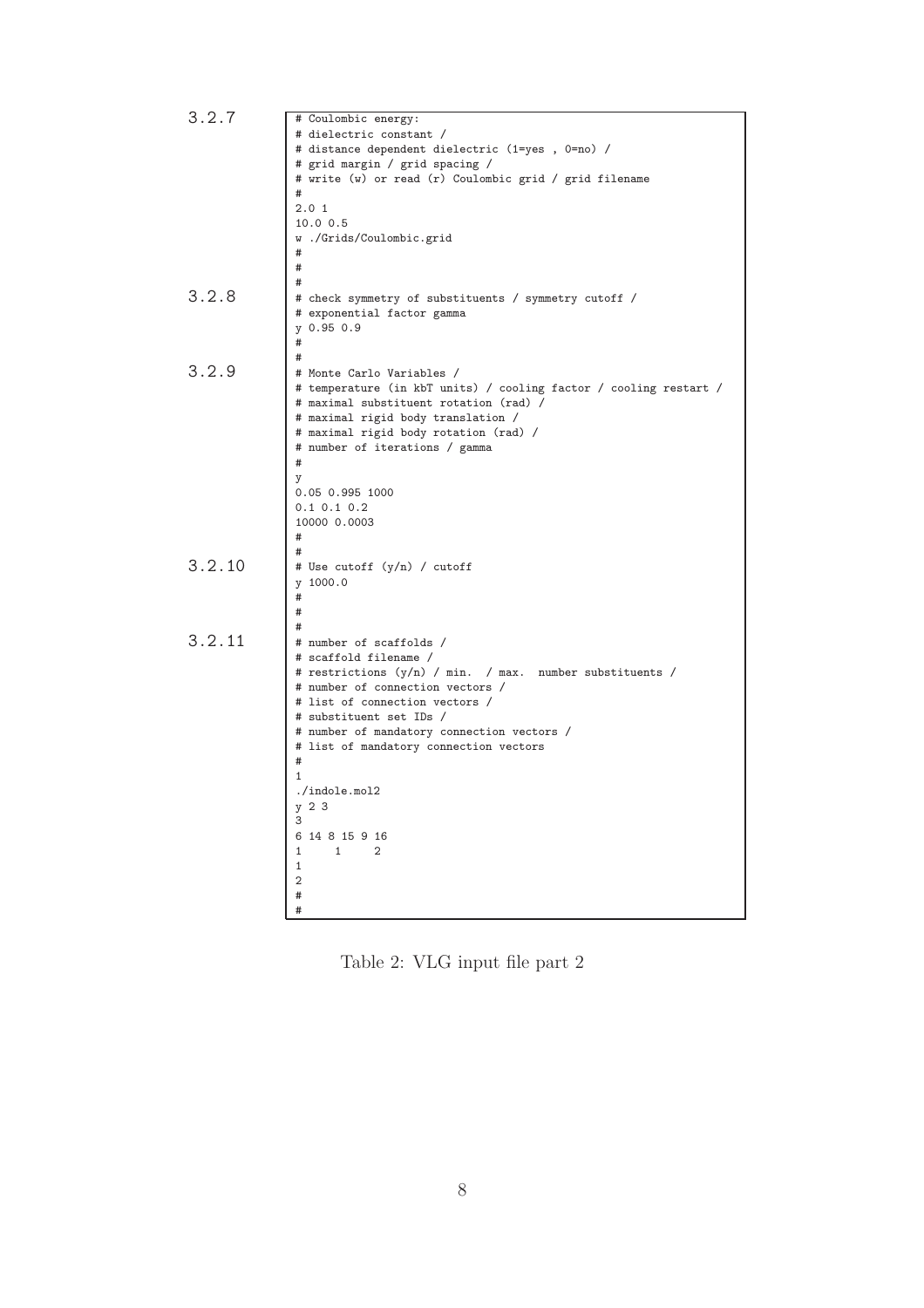```
3.2.12 # number of substituents /
                # substituent filename /
                # substituent set ID /
                # number of connection vectors /
                # list of connection vectors
                #
                5
                benzene.mol2
                1
                1
                1 7
                toluene.mol2
                1
                1
                2 1 2 3 2 4
                aniline.mol2
                1
                1
                5 6
                ethanol.mol2
                \overline{2}3
                3 7 3 8 3 9
                pyridine.mol2
                \overline{2}1
                3 8
                #
                #
                 # For lists of commonly occuring fragments see:
                 # Vieth et al. J. Med. Chem. 2004, 47, 224-232
                # Ertl et al. J. Chem. Inf. Comput. Sci. 2003, 43, 374-380
                #
```
Table 3: VLG input file part 3

#### 3.2 Description

Some helpful hints on the build-up of the input file:

- Lines starting with " $#$ " are comment lines and are ignored.
- The order of the information containing sections is fixed and must not be altered.
- Regions encoding information must not contain any unnecessary information like additional comments. Moreover, if a specific feature such as the removal of redundant vectors  $(3.2.8)$  is switched off  $("n")$ , parameters and input values concerning this feature must be removed completely from the input file.

#### 3.2.1 Splitting up calculations

Because of the vast chemical space that can be accessed through exhaustively adding substituents to scaffolds, VLG offers the possibility to split up calculations onto separate, serial (non-parallel) runs. As described in section 2.2 VLG takes a given scaffold vector combination and adds substituents to it. If multiple hosts are defined in the input file (which is equal to the number of single processor calculations), VLG evaluates the number of combinations of how substituents can be attached to a specific scaffold vector set. Each host process then treats the total number of possibilities, that is the number of possibilities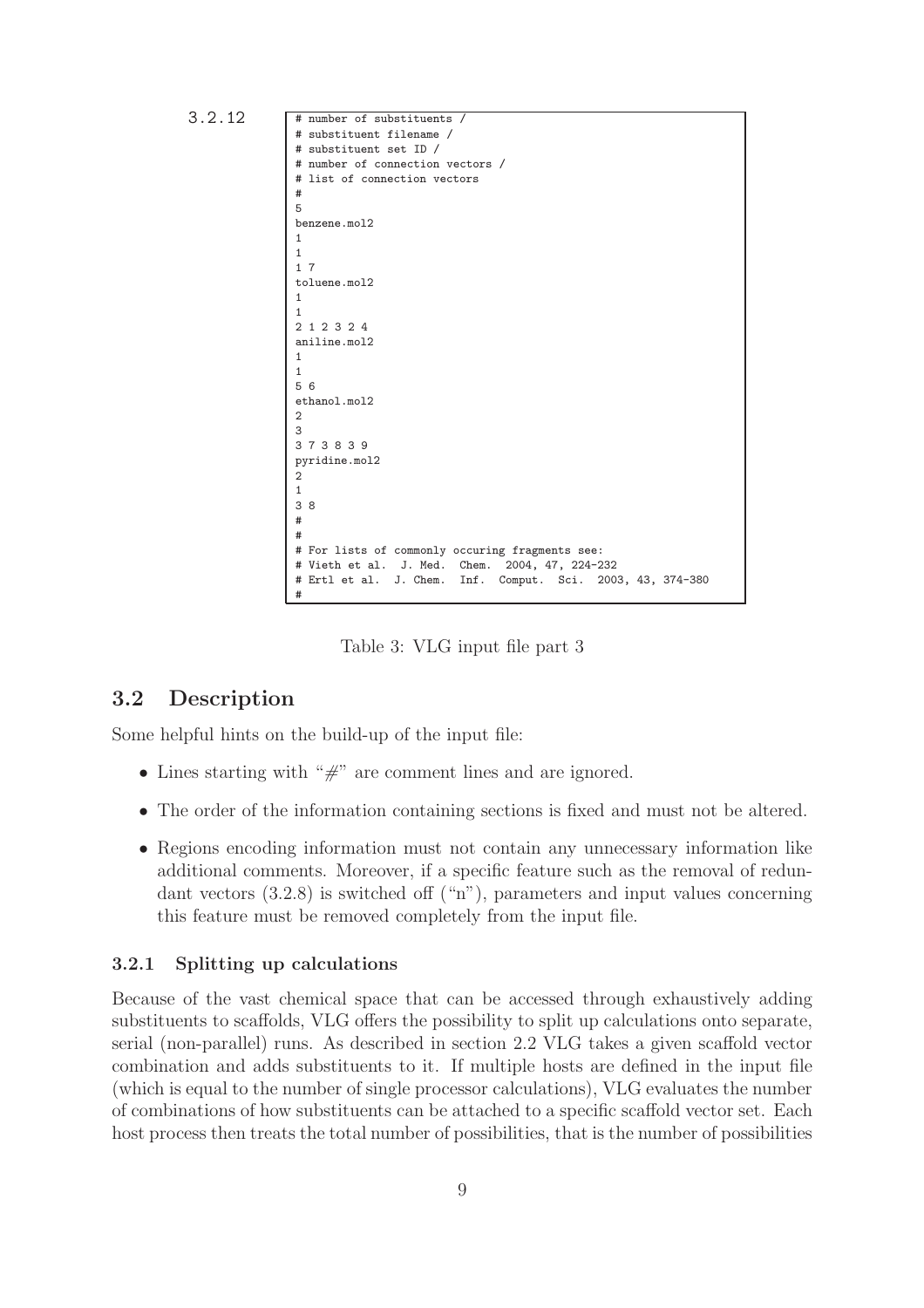how the set of substituents can be attached at all scaffold vector, divided by the number of hosts. The "host id"'s should range from  $1 \rightarrow n$ , where n is the total number of hosts, in the respective input files.

#### 3.2.2 Parameter Filename

Specifies the location and name of the parameter file.

#### 3.2.3 Output Folder

VLG will store only the decorated scaffold that pass the cutoff criterion in the output.

#### 3.2.4 Output Mode

Defines the verbosity of the output from "silent" (0) to "chatty" (3).

#### 3.2.5 Random Seed Number

Used to initialize the internal random number generators which are required for the sampling algorithm described in section 2.4. The random number supplied with the input file is used to initialize a base random number generator, which initializes five additional random number generators. The five independent random number generators are used for:

- rotation angle of the substituents
- rotation angle of the rigid body
- rotation axis and translation direction of the rigid body
- amount of translation of rigid body
- evaluation of metropolis criterion

#### 3.2.6 Receptor Specifications

Specifies if VLG is run in stand-alone mode or in conjunction with the receptor. In the latter case, the binding site definition has to be added, where the first line contains the number of amino acids followed by the residue ID's as specified in the  $\mathcal{Q} \leq TRIPOS$ SUBSTRUCTURE–section.

The binding site definition of the receptor is used to evaluate the coordinate extrema of the binding site atoms. These values are needed to calculate the boundary of the van der Waals and Coulombic potential energy grid including a user defined security margin (see sections 3.2.7).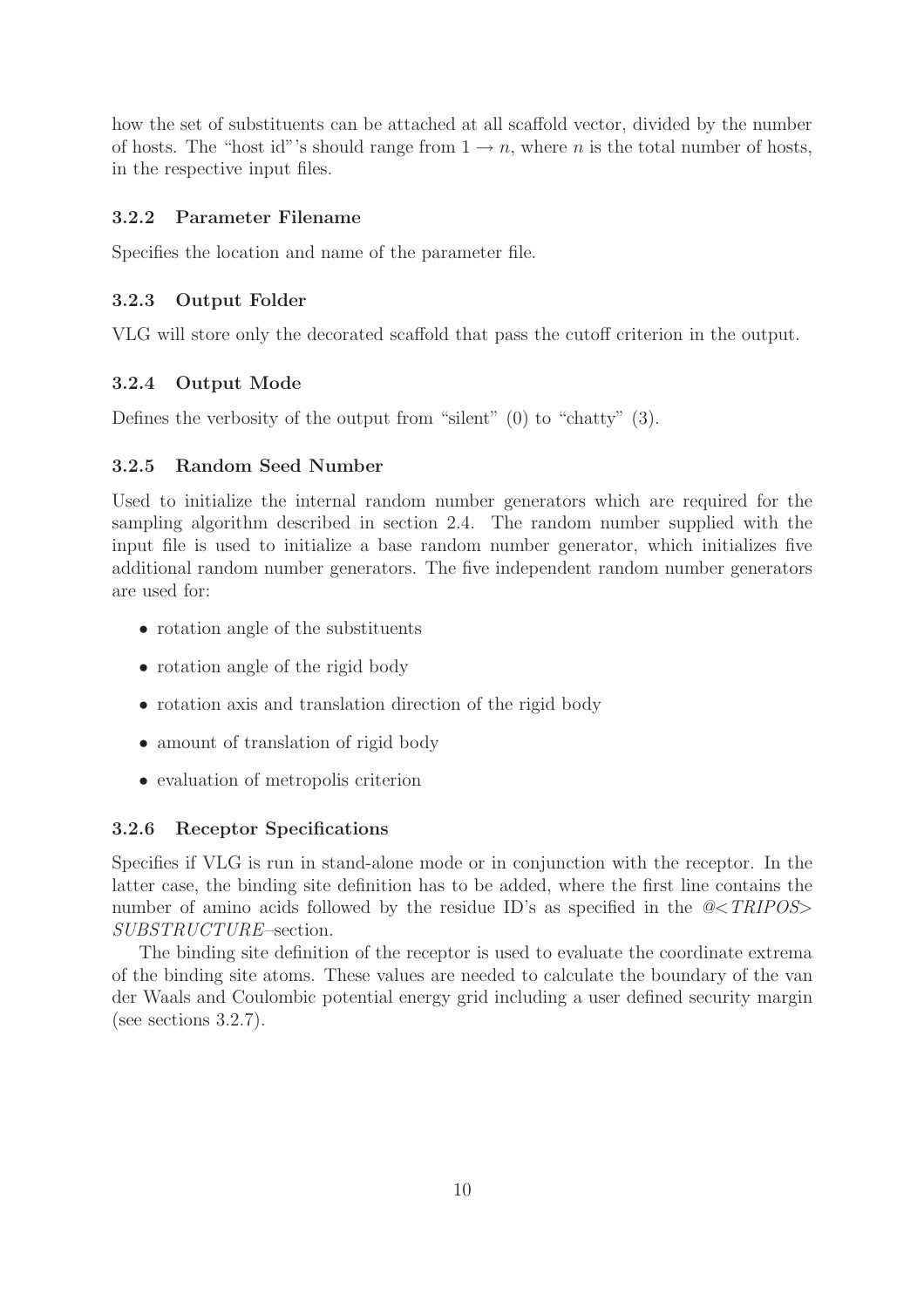#### 3.2.7 Grid settings

These sections let the user specify the dimension of the grid and the density of grid points. A sufficiently large margin should be chosen, since molecules for which atoms lie outside of the grid-boundary receive an arbitrarily high energy value and might thus be discarded. For a certain receptor/binding site definition the grid has to be written only once, which reduces the computational cost considerably. For the coulombic section one can specify a distance-dependent dielectric function.

#### 3.2.8 Symmetry Evaluation

If enabled, VLG tries to remove redundant substituent vectors (see 2.1 for a description of the input values). This step has to be carried out only once for a given substituent library, as VLG will output the complete list of substituents with their non-redundant set of vectors to standard output.

#### 3.2.9 Sampling Algorithm

For an explanation of the input values see 2.4.

#### 3.2.10 Cutoff

No molecules with an energy above the cutoff, if specified, are written to disk.

#### 3.2.11 Scaffold Specifications

This section includes a list of all scaffolds to be decorated including information of which vectors to be used. Possible vectors are heavy  $\rightarrow$  hydrogen (origin  $\rightarrow$  extension) atom bonds, where the indexes of the origin and the extension of the vectors refer to the first column of the  $@ ATOM$  section in the Sybyl MOL2 file (1.1). Restrictions on the set of vectors to be used include the minimal and maximal number of vectors that have to be occupied when adding substituents to a given set of scaffold vectors. Furthermore, the mandatory vectors have to be occupied when substituting multiple sites on the scaffold. "Mandatory" vectors represent a subset of the entire set of vectors (see figure 5 and table 4). Additionally, the set of substituents to be used can be defined individually for every scaffold vector (see substituent set definition in table 4 and section 3.2.12). In the example input file vectors  $V1$  and  $V2$  would be modified with substituents from set 1 (benzene, aniline and toluene) and scaffold vector  $V3$  with substituents from set 2 (ethanol and pyridine).

#### 3.2.12 Substituent Specifications

This section comprehends the list of substituents to be attached to the scaffold as well as the set of substituent vectors defined in the same way as described in the scaffold section (3.2.11). Additionally, every substituent is given a set ID with which the user can define multiple sets of substituents to be attached at different scaffold attachment points. The list of substituent set IDs needs to start with "1" and follow a strict consecutive order. The list of set IDs is generated from the individual substituent definitions. Every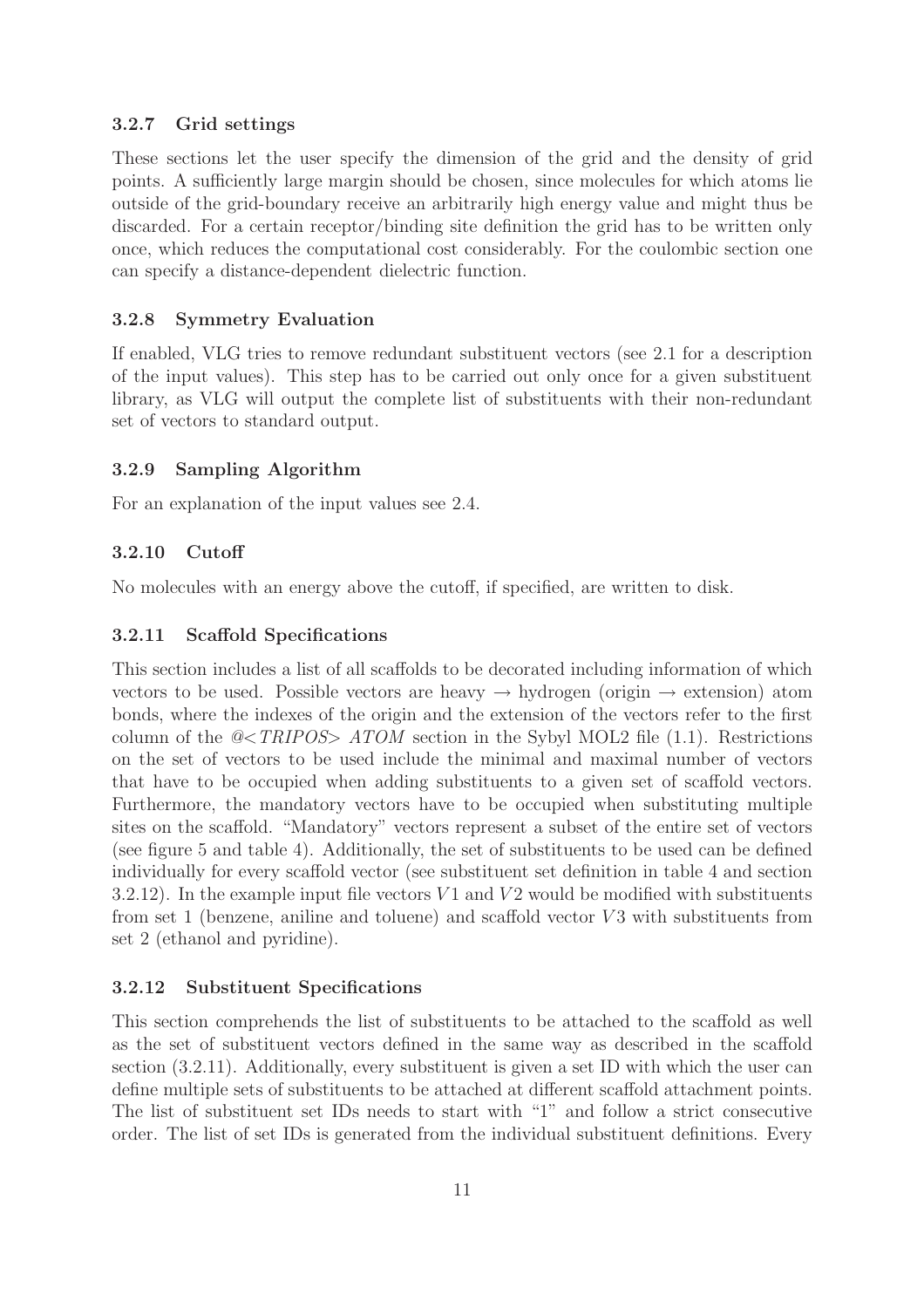substituent has only one set ID. If a given fragment belongs to multiple sets the entire definition of the substituent should be copied and the ID replaced.

## 3.3 Input File Example Without Receptor

In order to run VLG in stand-alone mode, section 3.2.7 has to be removed completely from the input file. Furthermore all information in section 3.2.6, except for the switch stating that no receptor should be used ("n") and the two variables specifying the use and the value of the dielectric constant, needs to be deleted.



Figure 5: Scaffold definition

| ./indole.mol2                          |  |  |                                                                       |                                                                     |  |                                                                                                           |
|----------------------------------------|--|--|-----------------------------------------------------------------------|---------------------------------------------------------------------|--|-----------------------------------------------------------------------------------------------------------|
|                                        |  |  |                                                                       |                                                                     |  |                                                                                                           |
|                                        |  |  |                                                                       |                                                                     |  |                                                                                                           |
|                                        |  |  |                                                                       |                                                                     |  |                                                                                                           |
|                                        |  |  |                                                                       |                                                                     |  | Substituent set specification $\begin{vmatrix} 1 & 1 \\ 2 & \text{for vectors } V1, V2, V3 \end{vmatrix}$ |
| Number of mandatory vectors $\mid$ $1$ |  |  |                                                                       |                                                                     |  |                                                                                                           |
|                                        |  |  |                                                                       |                                                                     |  |                                                                                                           |
|                                        |  |  | Min./max. number of vectors $\begin{bmatrix} y & 2 & 3 \end{bmatrix}$ | List of mandatory vectors $\begin{vmatrix} 2 & (=V2) \end{vmatrix}$ |  | $\begin{bmatrix} 6 & 14 & 8 & 15 & 9 & 16 \end{bmatrix}$ (= V1, V2, V3)                                   |

Table 4: Scaffold definition

| Filename                     | $\sim$ toluene.mol2 |
|------------------------------|---------------------|
| Substituent set ID $\vert$ 1 |                     |
| Number of vectors   3        |                     |
|                              |                     |

Table 5: Substituent definition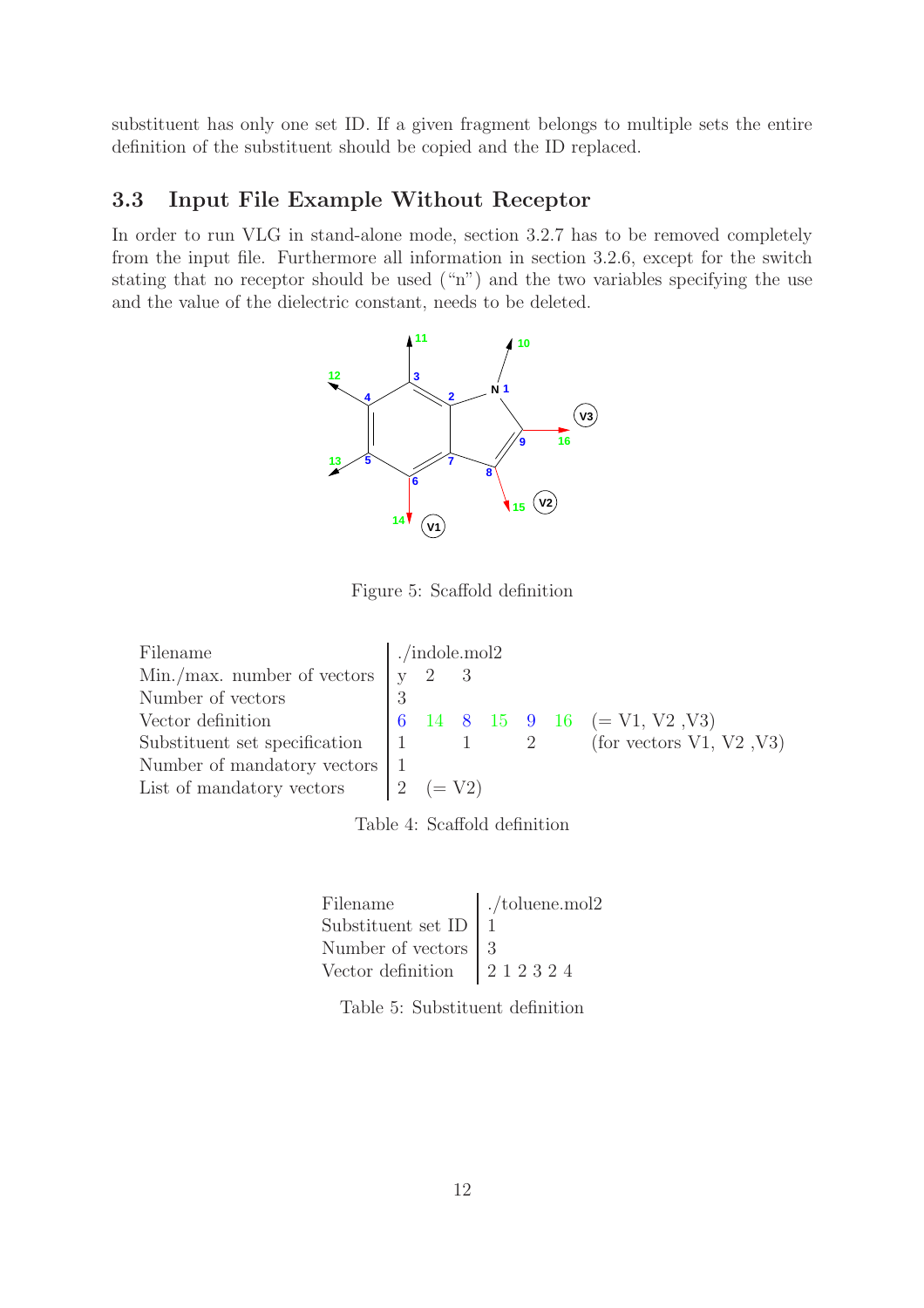# 4 Parameter File

# 4.1 Parameter File Structure

|       | # The following parameters are MSI CHARMm |                       |                                   |        |               |  |  |  |
|-------|-------------------------------------------|-----------------------|-----------------------------------|--------|---------------|--|--|--|
|       | #                                         |                       |                                   |        |               |  |  |  |
| 4.2.1 | #                                         | atom                  | element                           |        | van der Waals |  |  |  |
|       | #                                         | type                  | number radius                     |        | energy_min    |  |  |  |
|       | 113                                       |                       |                                   |        |               |  |  |  |
|       | $\mathbf 1$                               | В                     | 5                                 | 1.17   | 0.01          |  |  |  |
|       | $\overline{2}$                            | C                     | 6                                 | 1.870  | 0.1410        |  |  |  |
|       | 3                                         | C3                    | 6                                 | 1.870  | 0.1410        |  |  |  |
|       | 4                                         | C4                    | 6                                 | 1.870  | 0.1410        |  |  |  |
|       | 5                                         | C5R                   | 6                                 | 2.040  | 0.0500        |  |  |  |
|       | 6                                         | C5RE                  | 6                                 | 2.100  | 0.0903        |  |  |  |
|       | 7                                         | $\mathtt{CSRP}$       | 6                                 | 2.040  | 0.0500        |  |  |  |
|       |                                           |                       |                                   |        |               |  |  |  |
|       |                                           |                       |                                   |        |               |  |  |  |
|       |                                           |                       |                                   |        |               |  |  |  |
|       |                                           |                       |                                   |        |               |  |  |  |
|       |                                           |                       |                                   |        |               |  |  |  |
|       |                                           |                       |                                   |        |               |  |  |  |
|       | 110                                       | NO2                   | 7                                 | 1.83   | 0.09          |  |  |  |
|       | 111                                       | NR56                  | 7 <sup>7</sup>                    | 1.830  | 0.0900        |  |  |  |
|       | 112                                       | SK                    | 16                                | 1.89   | 0.043         |  |  |  |
|       | 113                                       | S04                   | 16                                | 1.89   | 0.043         |  |  |  |
|       | #                                         |                       |                                   |        |               |  |  |  |
| 4.2.2 | #                                         | atom                  | atom                              | bond   |               |  |  |  |
|       | #                                         | type                  | type                              | length |               |  |  |  |
|       | 1054                                      |                       |                                   |        |               |  |  |  |
|       | $\mathbf{1}$                              | B                     | СT                                | 1.58   |               |  |  |  |
|       | $\overline{2}$                            | B                     | N                                 | 1.42   |               |  |  |  |
|       | 3                                         | В                     | 0E                                | 1.36   |               |  |  |  |
|       | 4                                         | B                     | 0T                                | 1.325  |               |  |  |  |
|       |                                           |                       |                                   |        |               |  |  |  |
|       |                                           |                       |                                   |        |               |  |  |  |
|       |                                           |                       |                                   |        |               |  |  |  |
|       |                                           |                       |                                   |        |               |  |  |  |
|       |                                           |                       |                                   |        |               |  |  |  |
|       |                                           |                       |                                   |        |               |  |  |  |
|       | 1052 MZR                                  |                       | XCL                               | 2.350  |               |  |  |  |
|       | 1053                                      | MZR                   | ΧF                                | 1.902  |               |  |  |  |
|       | 1054                                      | <b>MZR</b>            | ΧI                                | 2.660  |               |  |  |  |
|       | #<br>#                                    |                       |                                   |        |               |  |  |  |
| 4.2.3 |                                           |                       |                                   |        |               |  |  |  |
|       |                                           |                       | # number of forbidden connections |        |               |  |  |  |
|       | 57                                        |                       | # list of forbidden connections   |        |               |  |  |  |
|       | OC                                        | OW                    |                                   |        |               |  |  |  |
|       | OC                                        | 0T                    |                                   |        |               |  |  |  |
|       | ОC                                        |                       |                                   |        |               |  |  |  |
|       | ОC                                        | OS                    |                                   |        |               |  |  |  |
|       | OC                                        | OH <sub>2</sub><br>0E |                                   |        |               |  |  |  |
|       |                                           |                       |                                   |        |               |  |  |  |
|       | ОC<br>0E                                  | ОC<br>OW              |                                   |        |               |  |  |  |
|       |                                           |                       |                                   |        |               |  |  |  |
|       | 0E                                        | ОT                    |                                   |        |               |  |  |  |
|       | 0E<br>0E                                  | OS<br>OH <sub>2</sub> |                                   |        |               |  |  |  |
|       |                                           |                       |                                   |        |               |  |  |  |
|       |                                           | $\ddot{\phantom{0}}$  |                                   |        |               |  |  |  |
|       |                                           |                       |                                   |        |               |  |  |  |
|       |                                           |                       |                                   |        |               |  |  |  |

Table 6: Excerpt of parameter file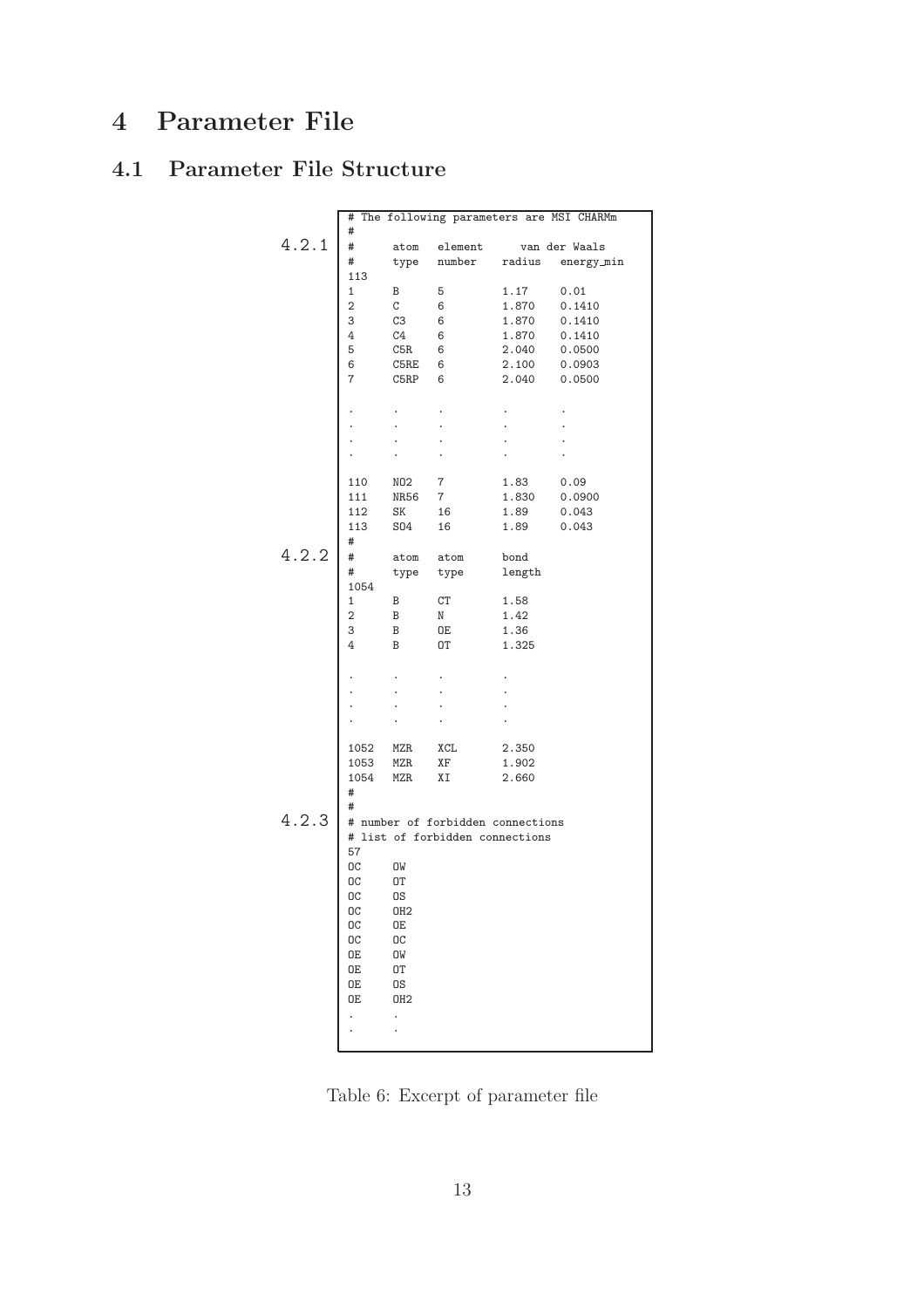## 4.2 Description Parameter File

### 4.2.1 Atom Section

Contains a list of atom properties extracted from the MSI CHARMm force field needed for calculating the similarity and the van der Waals energy between two molecules.

## 4.2.2 Bond Section

Maintains a list of bond parameter extracted from the MSI CHARMm force field as well. The bond distances are needed in order to attach the substituents in an appropriate distance from the scaffold.

## 4.2.3 Forbidden Connections

This section comprises a list of atom type pairs that should never be connected to one another.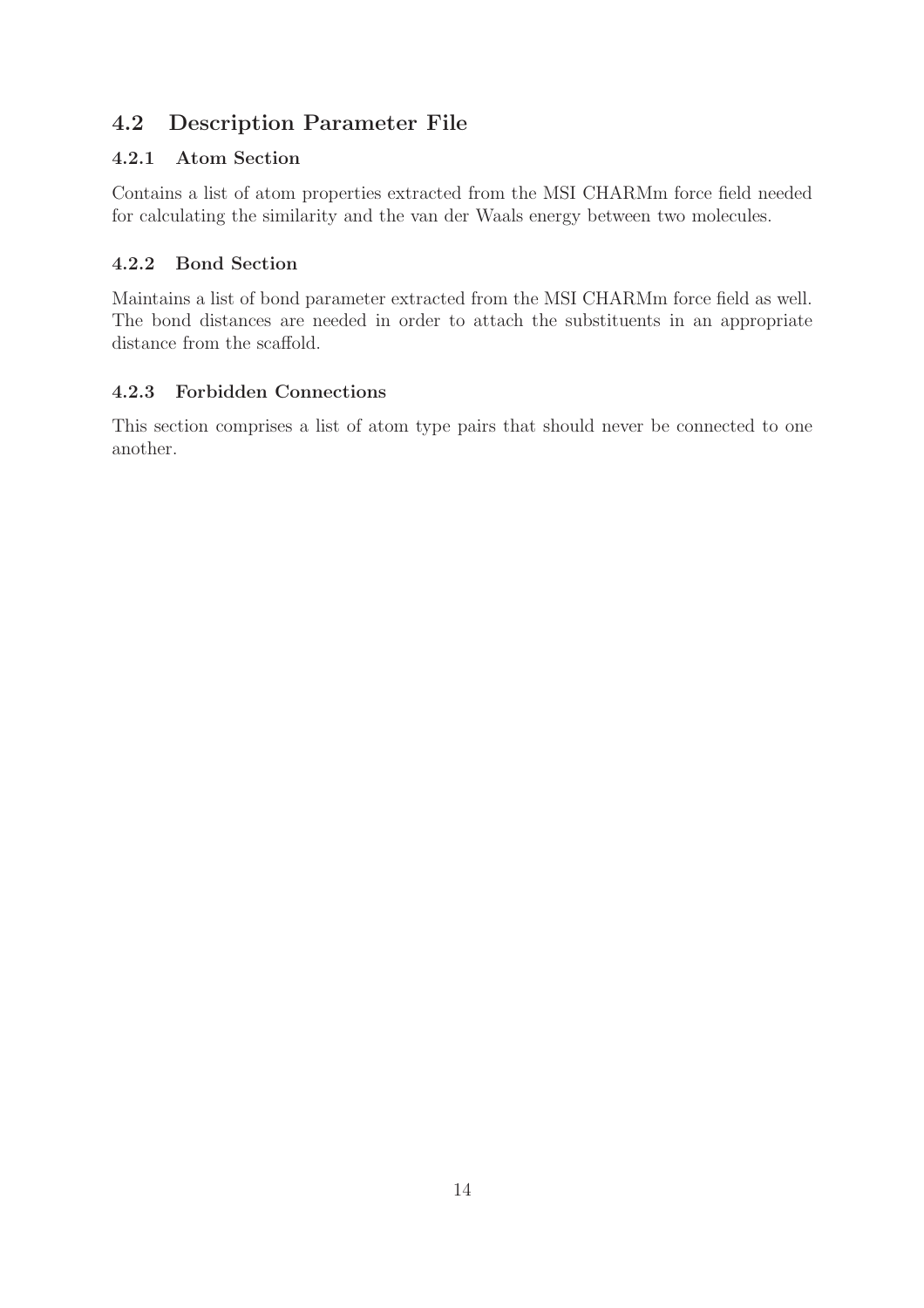# 5 Troubleshooting

### 5.1 What to do if ...

VLG does not write any MOL2 files to disk:

- Check if VLG exited normally (check for "WARNING" messages in output, section 5.2).
- Run VLG without any cutoff restriction (section 3.2.10).
- Increase output verbosity to at least "2" (section 3.2.4), rerun VLG and check if any molecules are being processed.
- Remove all forbidden connections in the parameter file (section 4.2.3) and rerun VLG.

I checked the sections in the input file concerning the "WARNING"–messages but VLG still exits with the same error:

• An incomplete or incorrect section, preceeding the actual section where the error message was issued, might be responsible for the early termination of VLG.

### 5.2 Error Messages

- WARNING : File read error occurred in ... section, Exiting ! Reason : End-of-file error when trying to read truncated or missing sections in files. Solution : Check structure of input file.
- WARNING : Could not access output folder ... ; Exiting ! Reason : Folder does not exist or user does not have write permissions on output folder.

Solution : Check existence and write permissions of respective folder.

- WARNING : The file ... cannot be created/opened. Reason : File does not exist or user does not have write permissions on output folder. Solution : Check existence or write permissions in the folder where the files should be stored.
- WARNING : number of scaffolds/substituents <= 0 , Exiting ! Reason : Missing scaffold or substituent declaration. Solution : Update input file.
- WARNING : number of vectors for ... is < 1, Exiting ! Reason : Scaffolds or substituents where read that do not contain any attachment points.

Solution : Remove respective scaffold or substituent from input file.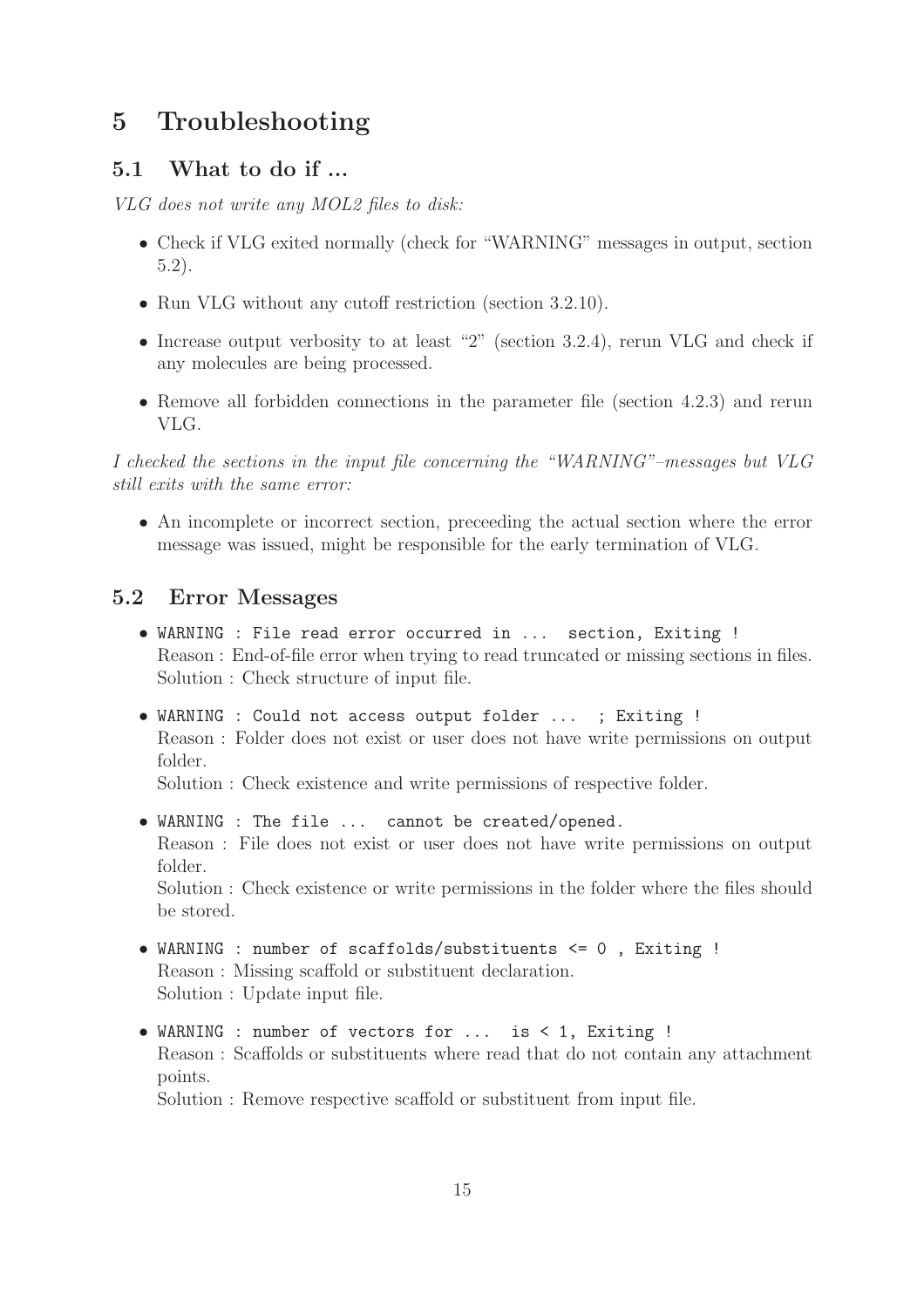- WARNING : The connection vector ... for ... is not correct. Reason : Definition of a vector for a specific scaffold or substituent is wrong. Solution : Check vector definition.
- WARNING : The ... grid you want to read has not been created with the same input file parameters. Reason : Reading of a potential energy grid which has been created with other parameters. Solution : Re-write grids with the actual input file in use.
- WARNING : There are no parameters for atom type ... Reason : Encountered unknown atom types while reading certain Sybyl MOL2 files. Solution : Check and update atom type definition in MOL2 file or expand VLG parameter file.
- WARNING : incorrect ... parameter settings in input file, Exiting ! Reason : Reading of nonsense values. Solution : Check consistency of input values in respective section.
- WARNING : incorrect receptor section in input file, Exiting ! Reason : Incorrect receptor data was read. Solution : Check receptor section in input file.
- WARNING : ... should be either 'y' or 'n', Exiting ! Reason : Incorrect switch setting. Solution : Check switches in input file.
- WARNING : The file switch for ... is neither 'w' nor 'r'. Reason : Incorrect switch setting. Solution : Check switches in input file.
- WARNING : There is more than one substructure in ... Reason : Sybyl MOL2-file contained more than one molecule. Solution : Remove all but one structure from file.
- WARNING : An atom is not in the ... energy grid ! Reason : When adding substituents certain atoms lie outside of the pre-calculated energy grid. Solution : Increase grid margin.
- WARNING : Numeric overflow of long int [int size] ; reduce number of possibilities for scaffold ... Reason : The number of possibilities is too large to be handled by VLG. Solution : Reduce the number of substituents.
- WARNING : Substituent list index is not sequential, Exiting ! Reason : The substituent set ID numbering needs to start with "1" and have a consecutive ordering. Solution : Update substituent set IDs in the input file (see 3.2.12).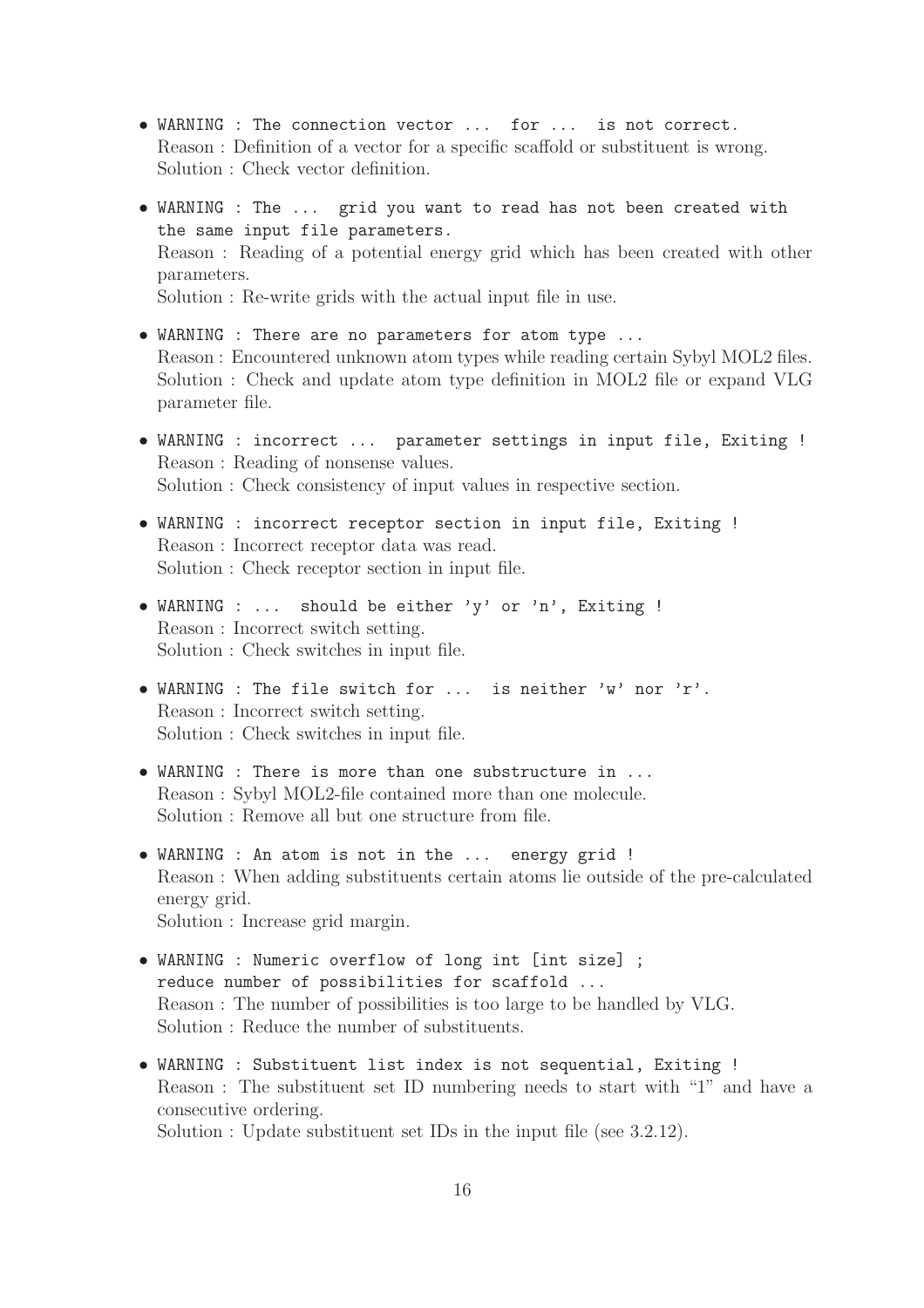• WARNING : substituent list definition for scaffold ... vector ... is not correct, Exiting ! Reason : A substituent set ID was selected for a scaffold vector which was not defined in the substituent section of the input file (see 3.2.12). Solution : Update substituent set ID of the respective scaffold vector.